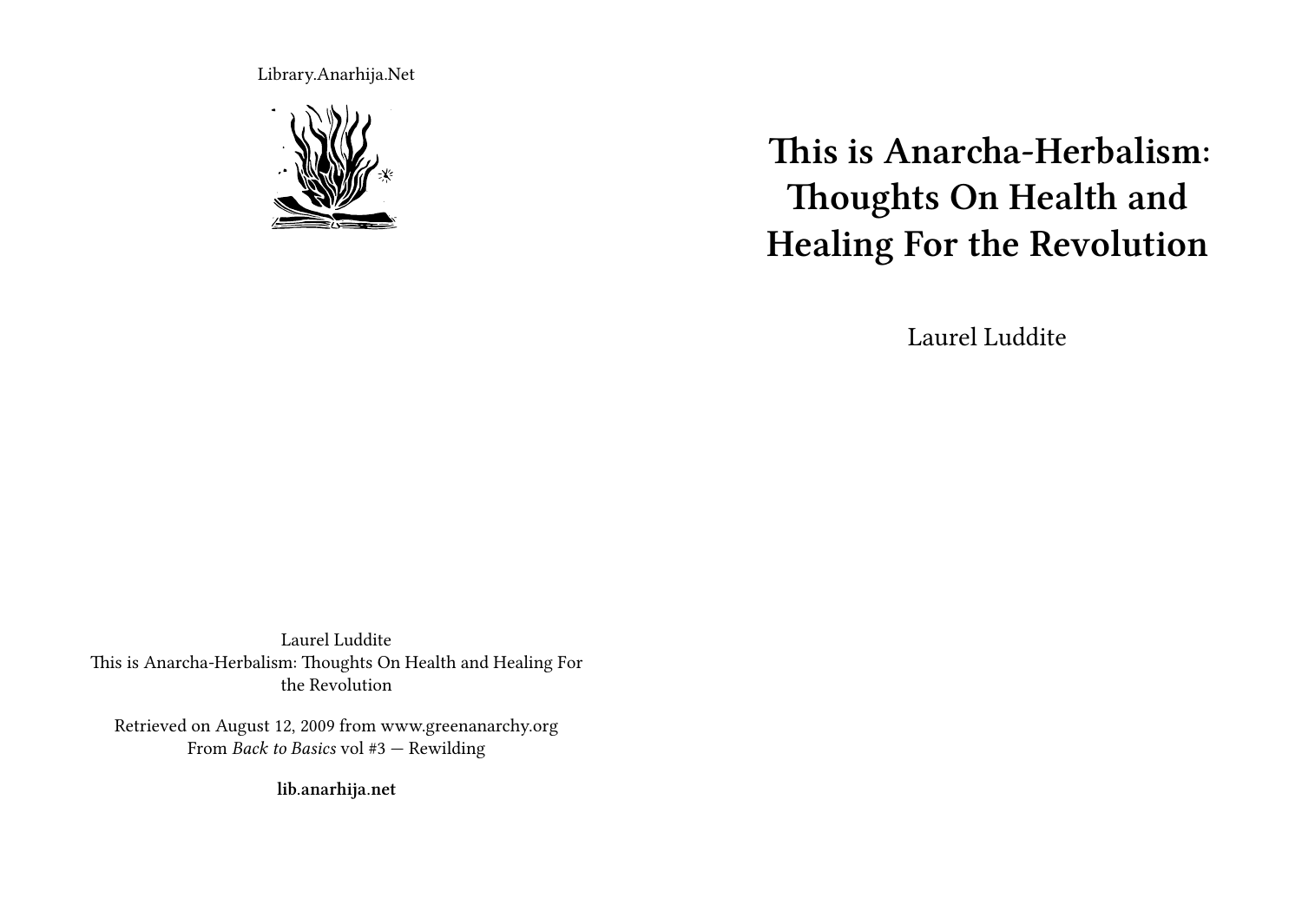# **Contents**

| An alternative to "alternative medicine" 4 |  |
|--------------------------------------------|--|
|                                            |  |
|                                            |  |
|                                            |  |

ready to put you back together again (if you have enough money). What is ignored is the fact that industrial society causes most of the dis-eases that people fear. Living free on a healing Earth while surrounded by true community and eating real food will prove to be a better medicine than anything you can buy.

What steps can we make now towards creating this new system of medicine? We all need to learn what we can about our own health. This can be through training in one or more of the surviving models of traditional healing and/or through self-observation. How do you feel when you're just starting to get a cold? What kinds of problems come up repeatedly, especially when you're stressed out? If you're a womyn, how long is your cycle and what does the blood look like? Understanding how our bodies act in times of health can help us recognize the very early stages of dis-ease when herbs are the most useful.

People who have some background in healing (in the traditional or industrial systems) can be a great help to those of us just learning. Healers who are working to form this new model, whether collectively or through their individual practices, should keep in mind that commitment to the Earth and a decentralized form are central to truly revolutionary medicine.

In these times of change, everything is being examined and either destroyed, rebuilt, or created from our hearts. Industrialism has affected every aspect of our lives — we are just starting to realize how much has been lost. Medicine is just one part of the machine that we have to take back and re-create into a form that works for the society we will become. Every herb, pill, and procedure should be judged on its sustainability and accessibility to small groups of people. We can start with ourselves, within our communities and circles, but should never stop expanding outwards until industrial medicine rusts in a forgotten grave, a victim of its own imbalances.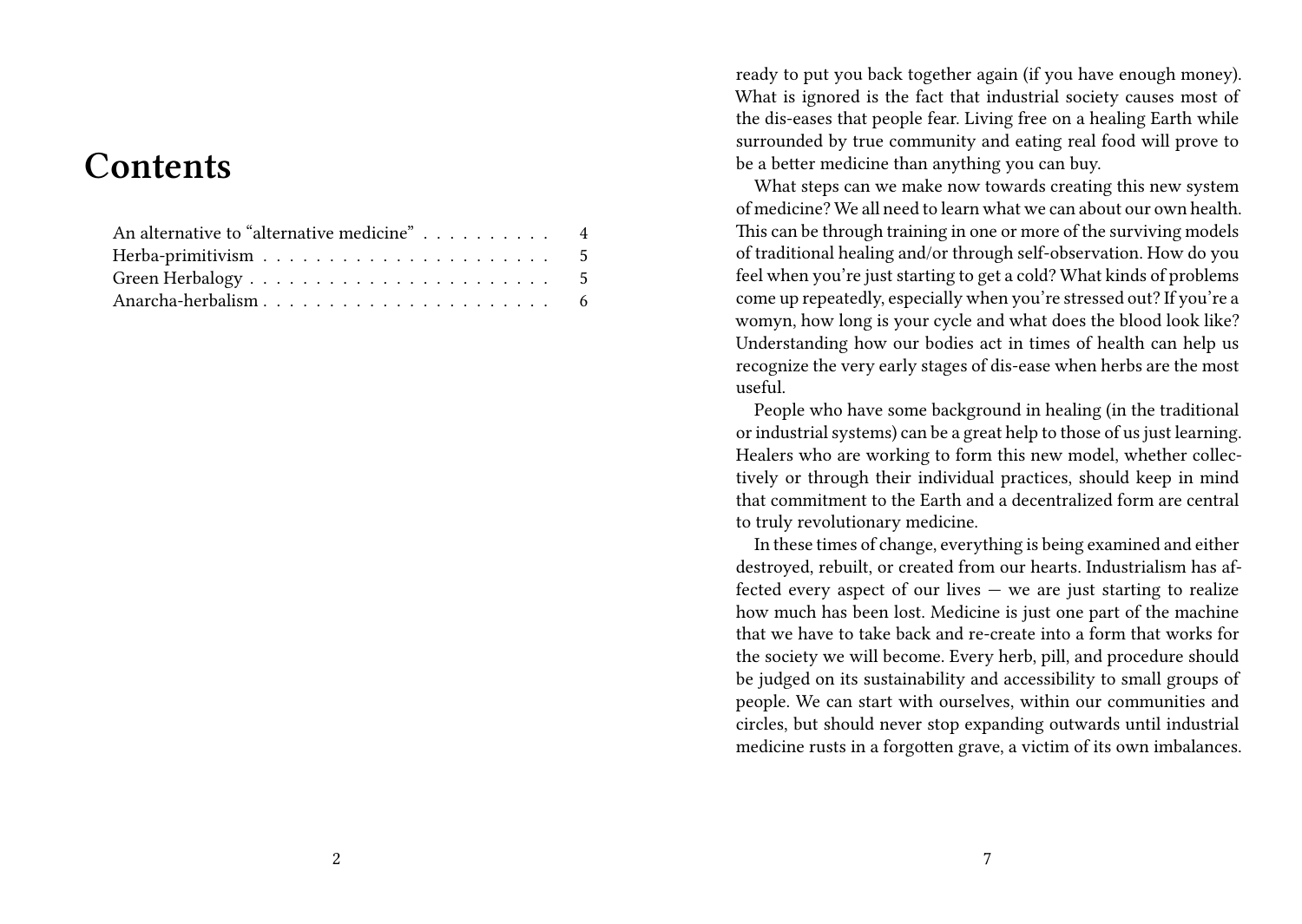has formed the medicine you're depending on, so you better make sure it gets all the best. When we are healed by plants, we owe it to them to look out for their kind and the places where they live. Traditional plant-gatherers often have a prayer they recite before they take anything from the wild. I usually say something along the lines of "OK, plant. You heal me and I'll look out for you. I got your back. No one's gonna build over you, or log you, or pick too much while I'm around." So this true herbal healing system has at its heart a deep environmentalism and a commitment to the Earth.

The bioregional concept is important to this model of healing. Plants' actions in our bodies are really quite limited by the chemicals they can produce from sunlight and soil. For every big-name herb on the market cut from the rainforest or dug from the mountains, there is most likely a plant with a similar action growing in your watershed. Some of the best medicines to maintain good health grow in vacant lots and neglected gardens around the world.

#### **Anarcha-herbalism**

A society of people who are responsible for their own health and able to gather or grow their own medicines is a hard society to rule. These days we are dependent on the power structure of industrial health care — the secret society of the doctors, the whitemale-dominated medical schools, the corporate decision makers with their toxic pharmaceuticals and heartless greed and labs full of tortured beings. That dependence is one more thing keeping us tied down to the State and unable to rebel with all our hearts or even envision a world without such oppression. With a new system of healing, based on self-knowledge and herbal wisdom, we will be that much more free.

Offering real health care alternatives will help to calm some people's fears about returning to an anarchistic, Earth-centered way of life. There is a false security in the men with the big machines,

My medicine chest is a council of bioregions, with representatives gathered together as I make my way around the world west of the Rocky Mountains. The Coptis root was picked out of the churned-up scar left by an excavator, at the retreating edge of the Idaho wilderness. The tiny amount of Pipsissewa leaves came from an ancient grove above the Klamath River just feet away from where the District Ranger sat on a stump talking about his plans to cut it all down. I am drying Nettles from the California creek where salmon die in the silt left after a century of industrial logging.

Every jar holds a story (often a ghost story of dying ecosystems and places gone forever). I am honored to have known the plants in their home places and to have studied their uses as medicine. But for people not lucky enough to roam throughout the wilds, purchased herbal preparations such as tinctures may be the link back to this sort of healing.

Like so much in this consumerist society, it is easy to ignore the connections between a bottle on a shelf in some store and a living, growing plant out in the world somewhere. It can be hard to know if the plant grows a mile away or on another continent. There is much to be said for reconnecting, for educating ourselves about the herbs we use and gathering our own medicine when we can. That's how we will be able to build a whole new system of healing — one that can support our movement away from the corporate power structure that medicine has become.

The development of a new medical system, or the recovery of ancient models, will be another link in our safety net when industrialism fails. It will keep us alive and kicking out windows now in the system's last days when so many people have no access to industrial medicine. And it will reestablish our connection to the real medicine that is the Earth.